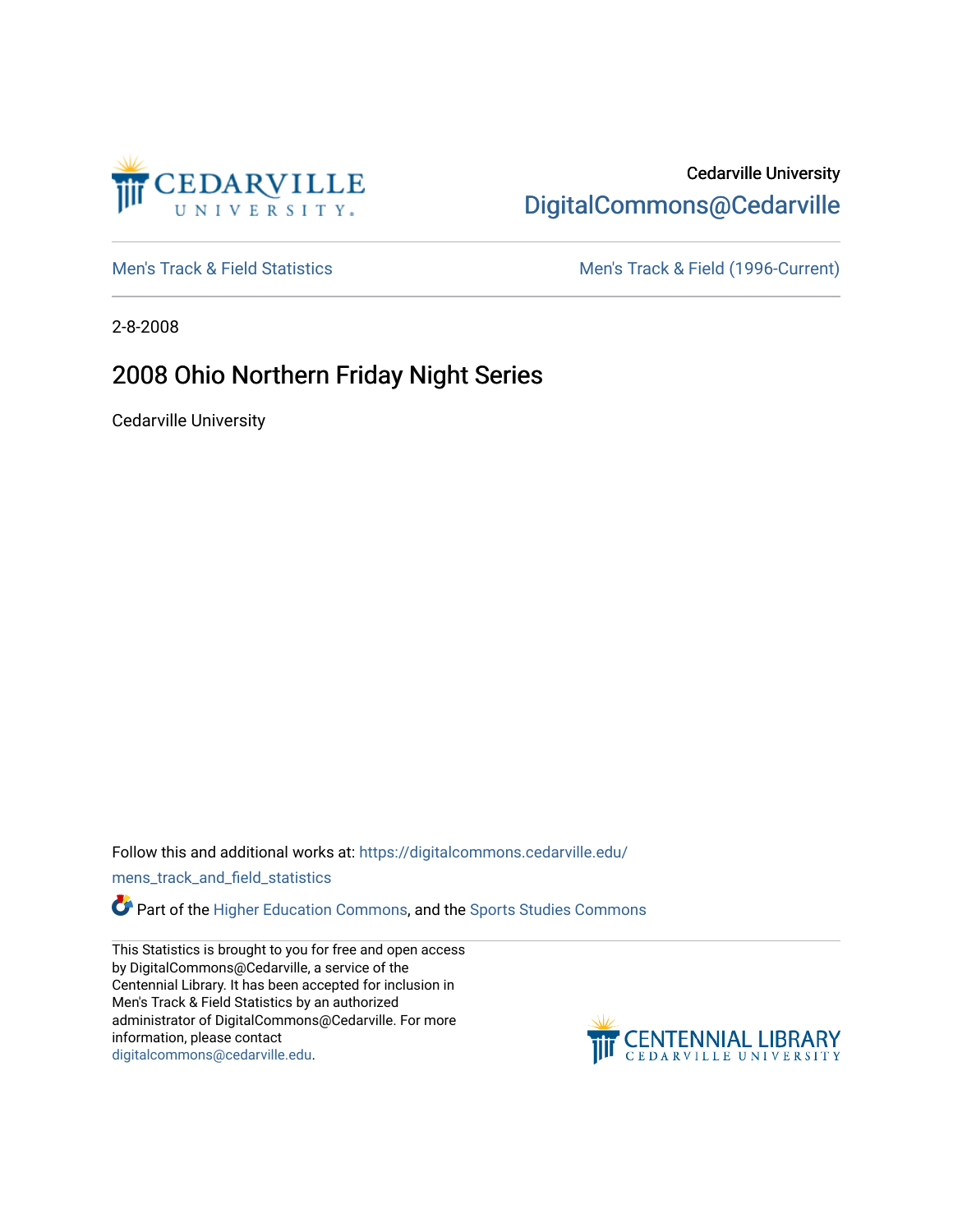## **Cedarville University**

http://www.cedarville.edu/2007-08/mtrack/mtr\_onu020808.htm



## **Ohio Northern Friday Night Series Feb. 8, 2008 - Ada, Ohio**

### **MEN'S RESULTS**

|                                                                                                         | Men - Team Rankings - 20 Events Scored      |  |                   |                           |         |         |                |
|---------------------------------------------------------------------------------------------------------|---------------------------------------------|--|-------------------|---------------------------|---------|---------|----------------|
| 1) Ohio Northern University                                                                             | 178.50                                      |  |                   | 2) Hillsdale College      |         |         | 149            |
| 3) Cedarville University                                                                                | 117                                         |  |                   | 4) Findlay The Univ. of   |         |         | 77.50          |
| 4) Wilmington College                                                                                   | 77.50                                       |  | 6) Albion College |                           |         |         | 45             |
| 7) Defiance College                                                                                     | 39.50                                       |  | 8) Rio Grande     |                           |         |         | 28             |
| 9) Bluffton University                                                                                  | 12                                          |  |                   |                           |         |         |                |
| Men 55 Meter Dash                                                                                       |                                             |  |                   |                           |         |         |                |
| Top 8 Advance by Time                                                                                   |                                             |  |                   |                           |         |         |                |
| Sprts Cntr: $1 \t 6.22$<br>1999                                                                         | Stefan Mascoll, SUNY-Cortland               |  |                   |                           |         |         |                |
| 6.37<br>$ONU:$ #<br>1998                                                                                | Nate Riles                                  |  |                   |                           |         |         |                |
| NCAA Auto: % 6.36                                                                                       |                                             |  |                   |                           |         |         |                |
| NCAA Prov.: $\& 6.47$                                                                                   |                                             |  |                   |                           |         |         |                |
| OAC A Stand.: $0 \quad 6.71$                                                                            |                                             |  |                   |                           |         |         |                |
| OAC B Stand.: 7 6.75                                                                                    |                                             |  |                   |                           |         |         |                |
| Name                                                                                                    | Year School                                 |  |                   | Seed                      | Prelims |         | H#             |
| ===================<br>Preliminaries                                                                    |                                             |  |                   | ========================= |         |         |                |
| 1 Robertson, Ryan                                                                                       | SR Ohio Northern                            |  |                   | 6,44                      |         | 0 6.54q | з              |
| 2 Gurica, Nick                                                                                          | FR HC                                       |  |                   | 6.55                      |         | 6.57q   | 3              |
| 3 Horn, Julian                                                                                          | FR Ohio Northern                            |  |                   | 6.64                      |         | ⊈ 6.59q | 2              |
| 4 Kyriakopoulos, Nick                                                                                   | SR Albion                                   |  |                   | 6.65                      |         | 6.63a   | 2              |
| 5 Waldie, Aaron                                                                                         | FR HC                                       |  |                   | 6.60                      |         | 6.64σ   | 3              |
| 6 Perry, Ryan                                                                                           | FR Defiance                                 |  |                   | 6.62                      |         | 6.65σ   | ı              |
| 6 Linzy, Justin                                                                                         | JR Ohio Northern                            |  |                   | 6.61                      |         | 6.65q   | 2              |
| 8 Smith, Travis                                                                                         | JR Cedarville                               |  |                   | 6.81                      |         | 6.83q   | 3              |
| 9 Holmes, Andre                                                                                         | FR HC                                       |  |                   | 6,70                      |         | 6.84    | $\overline{2}$ |
| 10 McDaniel, Matt                                                                                       | FR Findlay                                  |  |                   |                           |         | 6.95    | 3              |
| 11 Benjamin, Marcus                                                                                     | FR Cedarville                               |  |                   | 6.96                      |         | 6.96    | 1              |
| 12 Johnson, Rob                                                                                         | FR Bluffton                                 |  |                   | 7.03                      |         | 6.99    | 2              |
| 13 Yeh, Timothy                                                                                         | FR Ohio Northern                            |  |                   | 7.18                      |         | 7.06    | 3              |
| 14 Molstre, Jordan                                                                                      | FR Cedarville                               |  |                   | 7,15                      |         | 7.18    | $\overline{a}$ |
| 15 Stevens, Scott                                                                                       | JR Wilmington                               |  |                   | 6.99                      |         | 7.20    | ı              |
| 16 Badenhop, Brian                                                                                      | FR Defiance                                 |  |                   | 7.02                      |         | 7.21    | 1              |
| 17 Lemmel, Chris                                                                                        | FR Wilmington                               |  |                   |                           |         | 7.55    | 3              |
| 18 Harris, Doug                                                                                         | FR Wilmington                               |  |                   | 7.48                      |         | 7.61    | 1              |
| 19 Huntley, Shane                                                                                       | FR Ohio Northern                            |  |                   | 6.96                      |         | 7.67    | 3              |
| Men 55 Meter Dash                                                                                       |                                             |  |                   |                           |         |         |                |
|                                                                                                         |                                             |  | ============      |                           |         |         |                |
| 6.22<br>1999<br>Sprts Cntr: !<br>6.37<br>1998<br>ONU:#<br>6.36<br>NCAA Auto: %<br>NCAA Prov.: &<br>6.47 | Stefan Mascoll, SUNY-Cortland<br>Nate Riles |  |                   |                           |         |         |                |

Page **1** of 9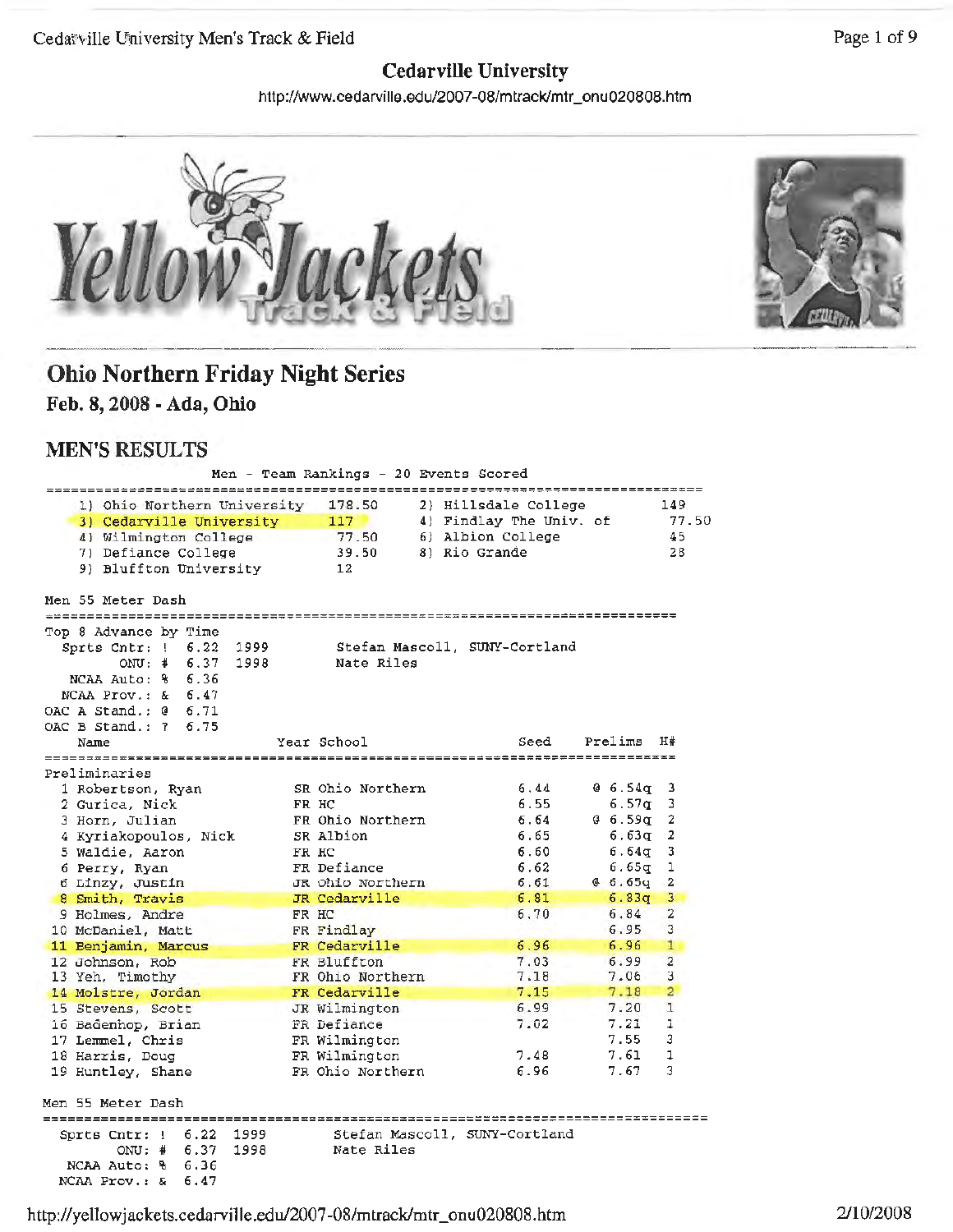|        | OAC A Stand.: 0<br>6.71                 |       |                                 |                  |                  |                         |                  |
|--------|-----------------------------------------|-------|---------------------------------|------------------|------------------|-------------------------|------------------|
|        | OAC B Stand.: ?<br>6.75                 |       |                                 |                  |                  |                         |                  |
|        | Name                                    |       | Year School                     | Prelims          | Finals           | Points                  |                  |
| Finals |                                         |       |                                 |                  |                  |                         |                  |
|        | 1 Robertson, Ryan                       |       | SR Ohio Northern                | 6.54             | 6,480            | 10                      |                  |
|        | 2 Gurica, Nick                          |       | FR HC                           | 6.57             | 6.55             | 8                       |                  |
|        | 3 Linzy, Justin                         |       | JR Ohio Northern                | 6.65             | 6.570            | 6                       |                  |
|        | 4 Waldie, Aaron                         | FR HC |                                 | 6.64             | 6.60             | 5                       |                  |
|        | 5 Perry, Ryan                           |       | FR Defiance                     | 6.65             | 6.60             | $\boldsymbol{4}$        |                  |
|        | 6 Horn, Julian                          |       | FR Ohio Northern                | 6.59             | 6.610            | з                       |                  |
|        | 7 Kyriakopoulos, Nick                   |       | SR Albion                       | 6.63             | 6.72             | 2                       |                  |
|        | 8 Smith, Travis                         |       | JR Cedarville                   | 6.83             | 6.92             | 1                       |                  |
|        | Preliminaries                           |       |                                 |                  |                  |                         |                  |
|        | 9 Holmes, Andre                         | FR HC |                                 | 6.84             |                  |                         |                  |
|        | 10 McDaniel, Matt                       |       | FR Findlay                      | 6.95             |                  |                         |                  |
|        | 11 Benjamin, Marcus                     |       | FR Cedarville                   | 6.96             |                  |                         |                  |
|        | 12 Johnson, Rob                         |       | FR Bluffton                     | 6.99             |                  |                         |                  |
|        | 13 Yeh, Timothy                         |       | FR Ohio Northern                | 7.06<br>7.18     |                  |                         |                  |
|        | 14 Molstre, Jordan<br>15 Stevens, Scott |       | FR Cedarville<br>JR Wilmington  | 7.20             |                  |                         |                  |
|        | 16 Badenhop, Brian                      |       | FR Defiance                     | 7.21             |                  |                         |                  |
|        | 17 Lemmel, Chris                        |       | FR Wilmington                   | 7.55             |                  |                         |                  |
|        | 18 Harris, Doug                         |       | FR Wilmington                   | 7,61             |                  |                         |                  |
|        | 19 Huntley, Shane                       |       | FR Ohio Northern                | 7.67             |                  |                         |                  |
|        |                                         |       |                                 |                  |                  |                         |                  |
|        | Men 200 Meter Dash                      |       |                                 |                  |                  |                         |                  |
|        |                                         |       |                                 |                  |                  |                         |                  |
|        | Sprts Cntr: ! 22.41 1/18/2008           |       | Joe Horn, AU                    |                  |                  |                         |                  |
|        | ONU: # 22.51 1996                       |       | Matt Wolf                       |                  |                  |                         |                  |
|        | Name                                    |       | Year School                     | Seed             | Finals H# Points |                         |                  |
|        |                                         |       |                                 |                  |                  |                         |                  |
| Finals |                                         |       |                                 |                  |                  |                         |                  |
|        | 1 Horn, Julian                          |       | FR Ohio Northern                | 22.68            | 23.08            | 10<br>4                 |                  |
|        | 2 Gurica, Nick                          | FR HC |                                 | 22.80            | 23.33            | 4                       | 8                |
|        | 3 England, Blake                        | SR HC |                                 | 23.00            | 23.51            | 4                       | 6                |
|        | 4 Waldie, Aaron                         | FR HC |                                 | 23.10            | 23.72            | 4                       | 5                |
|        | 5 Kyriakopoulos, Nick                   |       | SR Albion                       | 23.76            | 24.04            | 3<br>3                  | 4<br>Э           |
|        | 6 Klyn, Kyle                            |       | SR Albion                       | 23.88<br>24.33   | 24.09<br>24.15   | 2                       | 2                |
|        | 7 Pritchard, Brandon                    |       | SO Ohio Northern<br>FR Bluffton | 25.03            | 24.31            | 2                       | 1                |
|        | 8 Johnson, Rob<br>9 Yeh, Timothy        |       | FR Ohio Northern                |                  | 24.36            | 1                       |                  |
|        | 10 McDaniel, Matt                       |       | FR Findlay                      | 23.85            | 24.42            | 3                       |                  |
|        | 11 Campbell, Christian                  | SO HC |                                 | 24.00            | 24.58            | 3                       |                  |
|        | 12 Beight, Michael                      |       | SO Cedarville                   | 23.80            | 24.63            | 3                       |                  |
|        | 13 Nowels, Kelly                        |       | SO Cedarville                   | 23.50            | 24.77            | 4                       |                  |
|        | 14 Badenhop, Brian                      |       | FR Defiance                     | 24.54            | 24.87            | $\overline{\mathbf{z}}$ |                  |
|        | 15 Clouse, Dominic                      |       | JR Ohio Northern                | 25.74            | 25.16            | 2                       |                  |
|        | 16 Molstre, Jordan                      |       | FR Cedarville                   | 24.40            | 25.40            | $\overline{2}$          |                  |
|        | 17 Richardson, Josh                     |       | FR Wilmington                   | 23.75            | 26.52            | 3                       |                  |
|        | 18 Harris, Doug                         |       | FR Wilmington                   | 27.15            | 26.54            | 1                       |                  |
|        | 19 Kerber, Zach                         |       | FR Bluffton                     |                  | 26.79            | 1                       |                  |
|        | 20 Sleesman, Garrett                    |       | FR Ohio Northern                | 27.38            | 27.29            | 1                       |                  |
|        | 21 Lemmel, Chris                        |       | FR Wilmington                   |                  | 27.48            | 1                       |                  |
|        |                                         |       |                                 |                  |                  |                         |                  |
|        | Men 300 Meter Dash                      |       |                                 |                  |                  |                         |                  |
|        |                                         |       |                                 |                  |                  |                         |                  |
|        | Sprts Cntr: 1 34.92                     | 2005  | Sanchaze Ross, Findlay          |                  |                  |                         |                  |
|        | ONU: # 35.01                            | 1997  | Matt Wolf                       |                  |                  |                         |                  |
|        | OAC A Stand.: @ 36.88                   |       |                                 |                  |                  |                         |                  |
|        | OAC B Stand.: ? 37.30                   |       |                                 |                  |                  |                         |                  |
|        | Name                                    |       | Year School                     | Seed<br>-------- | Finals           | H# Points<br>========== |                  |
|        |                                         |       | SO Cedarville                   | 37.70            | 37.11            | 10<br>2                 |                  |
|        | 1 Tress, Brandon<br>2 Babcock, Kyle     |       | JR Wilmington                   | 37.23            | 37.40            | з                       | 8                |
|        | 3 Linzy, Justin                         |       | JR Ohio Northern                | 37.53            | 37.45            | 4                       | 6                |
|        | 4 Walls, Tamar                          |       | FR Wilmington                   | 36.99            | 37.51            | 4                       | 5                |
|        | 5 Fox, Jacob                            |       | FR Ohio Northern                | 38.11            | 37.83            | 4                       | $\boldsymbol{4}$ |
|        | 6 Sprowl, Chris                         |       | SR Wilmington                   | 37.50            | 37.88            | з                       | з                |
|        | 7 Werner, Scott                         |       | SO Findlay                      | 37.22            | 37.90            | 4                       | 2                |
|        | 8 Perry, Ryan                           |       | FR Defiance                     | 36.10            | 37.99            | 3                       | 0.5              |
|        |                                         |       |                                 | 39.60            | 37.99            | $\overline{2}$          | 0.5              |

http://yellowjackets.cedarville.edu/2007-08/mtrack/mtr\_onu020808.htm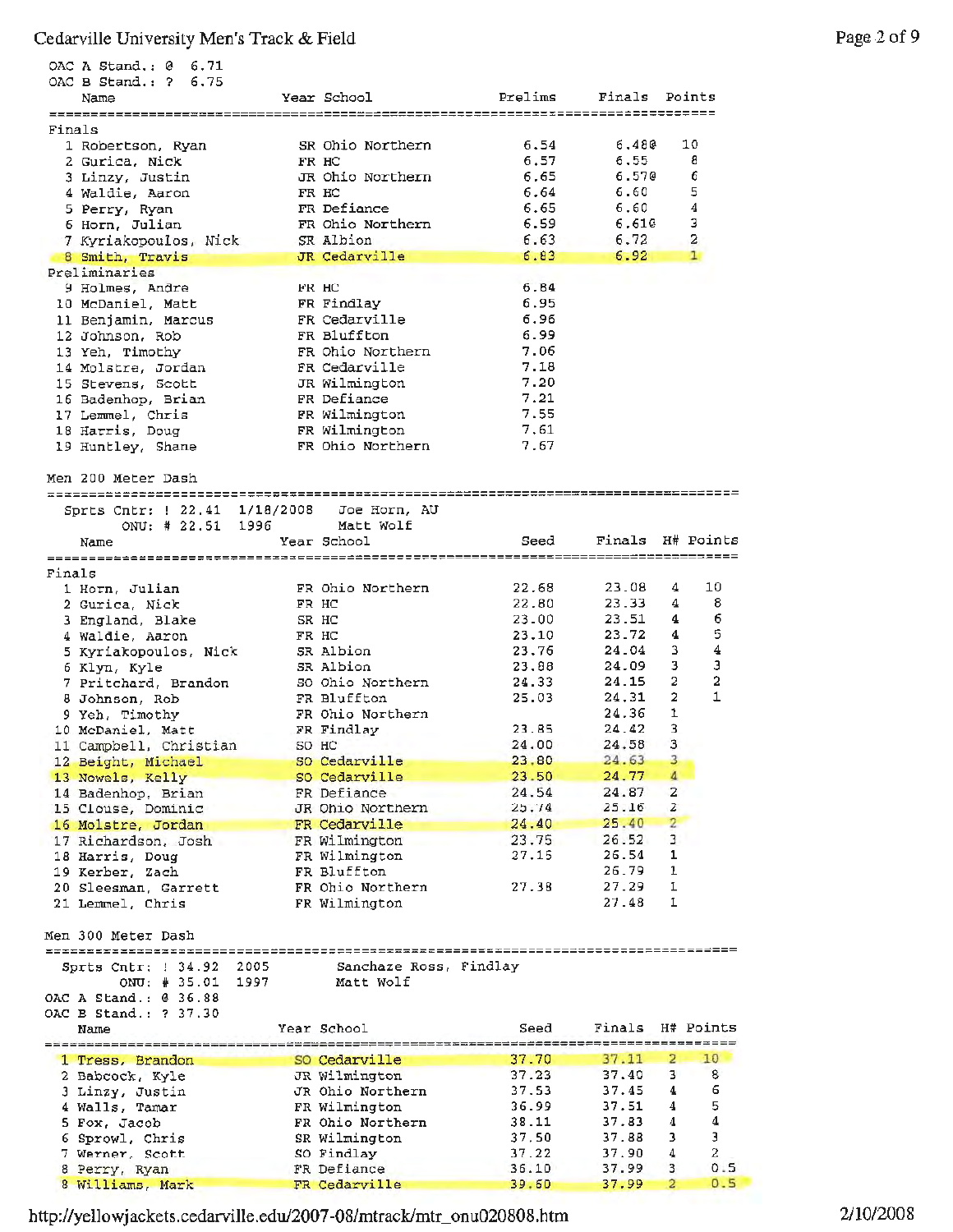| 10 Brown, Garrett                              |       | FR Ohio Northern                | 37.74                                 | 38,14              | 4                       |                                  |
|------------------------------------------------|-------|---------------------------------|---------------------------------------|--------------------|-------------------------|----------------------------------|
| 11 Groman, Kurt                                |       | SO Cedarville                   | 40.10                                 | 38.22              | $\mathbf{1}$            |                                  |
| 12 Haggard, Curtis                             |       | SO Findlay                      | 38.82                                 | 39.06              | 2                       |                                  |
| 13 Baker, Andrew                               |       | FR Defiance                     | 36.90                                 | 39.31              | 4                       |                                  |
| 14 Bidlack, Seth                               |       | FR Defiance                     | 37.30                                 | 40.06              | 2                       |                                  |
| 15 Chaudhry, Ahmed                             |       | JR Albion                       | 37.12                                 | 40.26              | 3                       |                                  |
| 16 Mullins, Jon                                |       | Ohio Northern                   |                                       | 41.09              | 1                       |                                  |
| 17 Annarino, Nick                              |       | SO Wilmington                   |                                       | 42,56              | 1                       |                                  |
| Men 400 Meter Dash                             |       |                                 |                                       |                    |                         |                                  |
|                                                |       |                                 |                                       |                    |                         |                                  |
| Sprts Cntr: ! 47.47                            | 2002  |                                 | Andrew Rock, Univ. of Wisc, -LaCrosse |                    |                         |                                  |
| ONU: $# 48.88$                                 | 1997  | Matt Wolf                       |                                       |                    |                         |                                  |
| NCAA Auto: % 48.40<br>NCAA Prov.: & 49.60      |       |                                 |                                       |                    |                         |                                  |
| OAC A Stand.: @ 51.52                          |       |                                 |                                       |                    |                         |                                  |
| OAC B Stand.: ? 52.84                          |       |                                 |                                       |                    |                         |                                  |
| Name                                           |       | Year School                     | Seed                                  | Finals             |                         | H# Points                        |
|                                                |       |                                 | =======                               |                    |                         | ================                 |
| 1 Amstutz, Joe                                 |       | SO Ohio Northern                | 51.78                                 | 51.120             | з                       | 10                               |
| 2 Walls, Tamar                                 |       | FR Wilmington                   | 51.99                                 | 52.05              | з                       | 8                                |
| 3 Huntley, Shane                               |       | FR Ohio Northern                | 52.52                                 | 52.32?             | з                       | 6                                |
| 4 Mason, Eddie                                 |       | FR Defiance                     | 51.69                                 | 52.52              | 2                       | 5                                |
| 5 Heyman, Evan                                 |       | FR Ohio Northern                | 53.63                                 | 53.13              | 2                       | 4                                |
| 6 Babcock, Kyle                                |       | JR Wilmington                   | 51.92                                 | 53.17              | 3                       | 3                                |
| 7 Nowels, Kelly                                |       | SO Cedarville                   | 52.10                                 | 53.41              | 3                       | $\overline{a}$                   |
| 8 Williams, Mark                               |       | FR Cedarville                   | 53.90                                 | 53.72              | $\overline{a}$          | 1                                |
| 9 Beight, Michael                              |       | SO Cedarville                   | 52.90                                 | 53.91              | $\overline{\mathbf{2}}$ |                                  |
| 10 Hebert, David                               | JR HC |                                 | 51.50                                 | 54.19              | з                       |                                  |
| 11 Gravely, Jordan                             |       | FR Rio                          | 56.50                                 | 55.30              | 1                       |                                  |
| 12 Althaus, Ben                                |       | FR Bluffton<br>FR Defiance      | 54.54<br>53.89                        | 55.48<br>57.21     | 2<br>2                  |                                  |
| 13 McGowan, Marlon<br>14 Timpe, Mike           |       | FR Bluffton                     |                                       | 59.04              | 1                       |                                  |
| 15 Mercer, Ryan                                |       | FR Ohio Northern                |                                       | 1:05.70            | 1                       |                                  |
|                                                |       |                                 |                                       |                    |                         |                                  |
|                                                |       |                                 |                                       |                    |                         |                                  |
|                                                |       |                                 |                                       |                    |                         |                                  |
| Men 1 Mile Run<br>============================ |       |                                 |                                       |                    |                         |                                  |
| Sprts Cntr: ! 4:23.26                          | 2006  |                                 | Kendell Simon, Findlay                |                    |                         |                                  |
| ONU: $\#$ 4:14.30                              | 1979  | Mike Beecraft                   |                                       |                    |                         |                                  |
| NCAA Auto: % 4:11.00                           |       |                                 |                                       |                    |                         |                                  |
| NCAA Prov.: $\alpha$ 4:16.00                   |       |                                 |                                       |                    |                         |                                  |
| OAC A Stand.: 0 4:23.02                        |       |                                 |                                       |                    |                         |                                  |
| OAC B Stand.: ? 4:31.06                        |       |                                 |                                       |                    |                         |                                  |
| Name                                           |       | Year School                     | Seed                                  | Finals             | Points                  |                                  |
|                                                |       |                                 |                                       | ================   |                         |                                  |
| 1 VanDerworp, Joel                             | SO HC |                                 | 4:18.00                               | 4:27.30            |                         | 10                               |
| 2 Campbell, Seth                               |       | JR Cedarville                   | 4:32.55                               | 4:28.45            |                         | 8                                |
| 3 Schmidtendorff, Alex                         | SR HC |                                 | 4:22.00                               | 4:29.14            |                         | 6                                |
| 4 Ralston, Alex                                | FR HC |                                 | 4:17.00                               | 4:30.42            |                         | 5                                |
| 5 Wolfe, Craig                                 |       | SO Findlay                      | 4:33.00                               | 4:30.45            |                         | $\pmb{4}$                        |
| 6 Tweed, Kyle                                  |       | SO Findlay                      | 4:28.00                               | 4:30.57            |                         | 3                                |
| 7 Deuel, Britton<br>8 Spencer, Matthew         | SO HC | FR Rio                          | 4:28.00<br>4:31.00                    | 4:33.42<br>4:33.65 |                         | $\boldsymbol{2}$<br>$\mathbf{1}$ |
|                                                |       | FR Cedarville                   | 4:31.00                               | 4:38.61            |                         |                                  |
| 9 Badertscher, TJ<br>10 Alger, Benjamin        |       | FR Albion                       | 4:33.21                               | 4:40.68            |                         |                                  |
| 11 Edmonds, Nick                               |       | SO Ohio Northern                | 4:44.36                               | 4:42.35            |                         |                                  |
| 12 Freytag, Franklin                           |       | SO Ohio Northern                | 4:55.24                               | 4:49.31            |                         |                                  |
| 13 Schoenlein, Jacob                           |       | FR Ohio Northern                | 4:54.96                               | 4:52.34            |                         |                                  |
| 14 Troxel, Hollis                              |       | FR Cedarville                   | 4:45.00                               | 4:53.65            |                         |                                  |
| 15 Hernandez, Luis                             |       | FR Findlay                      | 4:40.00                               | 4:56.21            |                         |                                  |
| 16 Secrest, Troy                               |       | FR Defiance                     | 4:58.60                               | 4:58.78            |                         |                                  |
| 17 Alverez, Nic                                |       | SR Defiance                     | 4:38.76                               | 4:59.20            |                         |                                  |
| 18 Sheetz, Adam                                |       | FR Ohio Northern                |                                       | 5:00.13            |                         |                                  |
| 19 Taylor, Phill                               |       | FR Ohio Northern                |                                       | 5:02.56            |                         |                                  |
| 20 Ruhlman, Kevin                              |       | FR Cedarville                   | 4:40.00                               | 5:03.48            |                         |                                  |
| 21 Money, Robert                               |       | SO Ohio Northern                | 5:17.00                               | 5:09.93            |                         |                                  |
| 22 Husted, Peter                               |       | SR Bluffton                     | 5:17.81                               | 5:10.37            |                         |                                  |
| 23 Ruby, Brent<br>24 Siebert, Ben              |       | FR Ohio Northern<br>SO Bluffton |                                       | 5:19.18<br>5:28.98 |                         |                                  |
|                                                |       |                                 |                                       |                    |                         |                                  |

Men 500 Meter Run 

http://yellowjackets.cedarville.edu/2007-08/mtrack/mtr\_onu020808.htm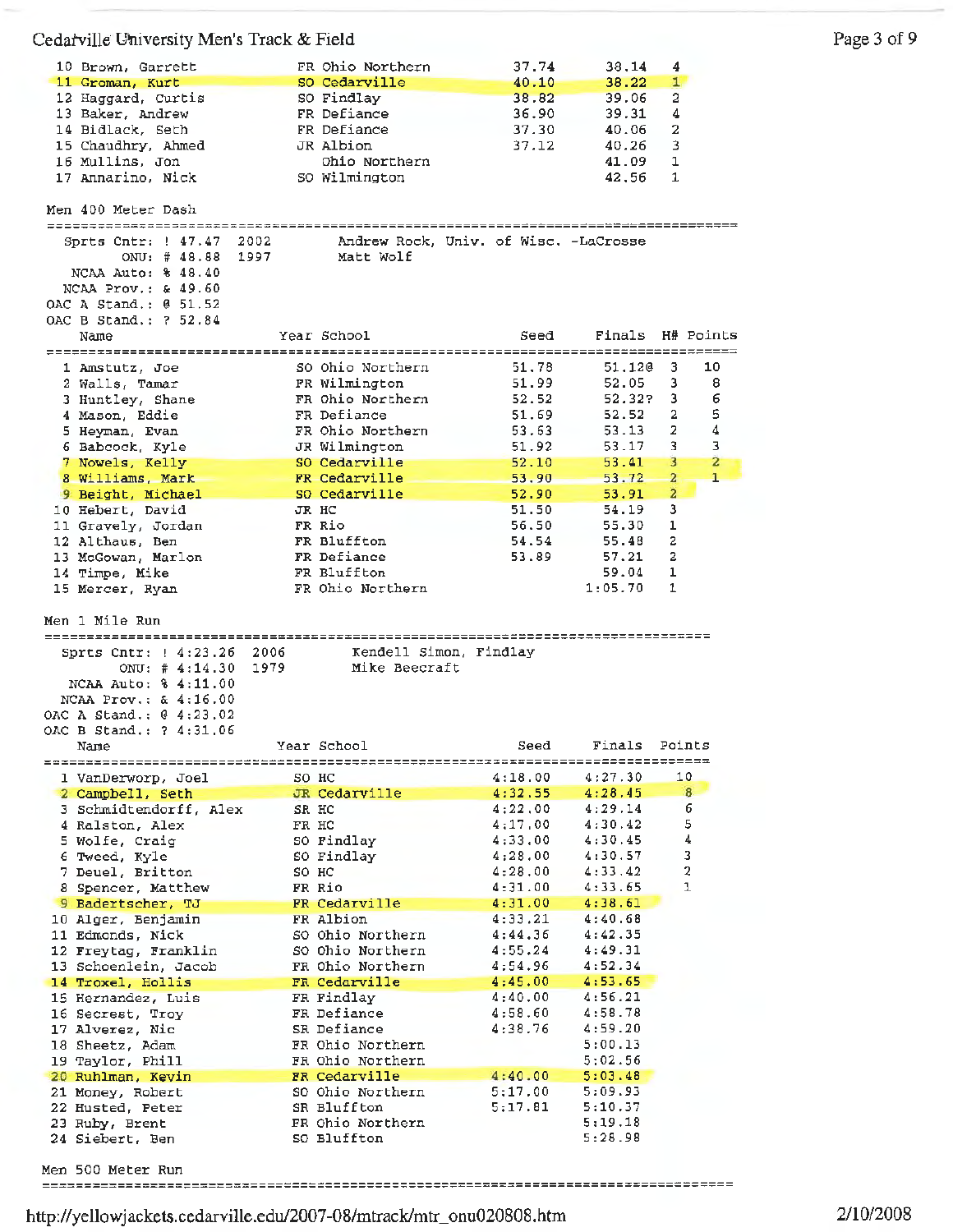| Sprts Cntr:   1:03.79<br>ONU: $\#$ 1:05.68<br>OAC A Stand.: 0 1:08.45 | 2003<br>2008 | Jimmy O'Brien                                        | Gary Labonte, University of Findlay |          |                              |
|-----------------------------------------------------------------------|--------------|------------------------------------------------------|-------------------------------------|----------|------------------------------|
| OAC B Stand.: ? 1:11.00<br>Name                                       |              | Year School                                          | Seed                                | Finals   | H# Points                    |
| 1 Birkholz, Erik                                                      |              | FR Findlay                                           | 1:07.00                             | 1:09.19  | 10<br>3                      |
| 2 Schaible, Greg                                                      |              | FR Findlay                                           | 1:06.11                             | 1:10.42  | 3<br>8                       |
| 3 Johnson, Mike                                                       |              | SO Ohio Northern                                     | 1:11.40                             | 1:10.74? | 6<br>2                       |
| 4 Rider, Lucas                                                        |              | SR Albion                                            | 1:09.22                             | 1:11.34  | 5<br>3                       |
| 5 Baker, Andrew                                                       |              | FR Defiance                                          | 1:09.10                             | 1:11.44  | 4<br>2                       |
| 6 Greene, Andrew                                                      |              | JR Albion                                            | 1:09.03                             | 1:11.61  | 3<br>3                       |
|                                                                       |              | FR Ohio Northern                                     | 1:08.00                             | 1:11.82  | $\overline{\mathbf{2}}$<br>3 |
| 7 Messmer, Jeff                                                       |              | JR Ohio Northern                                     | 1:11.93                             | 1:12.54  | 1<br>3                       |
| 8 Otte, Jeff                                                          |              | SO HC                                                | 1:10.00                             | 1:12.84  | 2                            |
| 9 Risner, Josh                                                        |              |                                                      | 1:15.22                             | 1:12.93  | ı                            |
| 10 Fairchild, Tyler                                                   |              | SR Bluffton                                          | 1:09.70                             | 1:13.34  | 2                            |
| 11 Bidlack, Seth                                                      |              | FR Defiance                                          |                                     |          | 2                            |
| 12 Myers, Eric                                                        |              | JR Wilmington                                        | 1:11.56                             | 1:13.84  | 1                            |
| 13 Swartz, Eric                                                       |              | SR Defiance                                          | 1:12.70                             | 1:15.99  | 1                            |
| 14 Annarino, Nick                                                     |              | SO Wilmington                                        | 1:19.92                             | 1:18.67  |                              |
| Men 800 Meter Run                                                     |              |                                                      |                                     |          |                              |
|                                                                       |              |                                                      |                                     |          |                              |
| Sprts Cntr:   1:49.73                                                 | 2002         | Matt Groose, Univ. of Wisc.-Oshkosh<br>Jimmy O'Brien |                                     |          |                              |
| ONU: # 1:53.48                                                        | 2007         |                                                      |                                     |          |                              |
| NCAA Auto: % 1:52.90                                                  |              |                                                      |                                     |          |                              |
| NCAA Prov.: & 1:55.00                                                 |              |                                                      |                                     |          |                              |
| OAC A Stand.: @ 1:58.41                                               |              |                                                      |                                     |          |                              |
| OAC B Stand.: ? 2:01.23                                               |              | Year School                                          | Seed                                | Finals   | Points                       |
| Name                                                                  |              |                                                      |                                     |          |                              |
| 1 Driessnack, Hans                                                    |              | FR HC                                                | 1:58.20                             | 1:59.12  | 10                           |
| 2 Porter, Eric                                                        |              | JR Ohio Northern                                     | 1:57.52                             | 2:00.83? | 8                            |
| 3 Darmon, Steven                                                      |              | JR Ohio Northern                                     | 2:00.20                             | 2:02.49  | 6                            |
| 4 Bernard, Simon                                                      |              | FR Findlay                                           | 1:59.00                             | 2:03.66  | 5                            |
| 5 Davies, Jordan                                                      |              | FR Cedarville                                        | 2:01.00                             | 2:03.88  | $\overline{4}$               |
| 6 Thompson, Nate                                                      |              | JR HC                                                | 2:03.20                             | 2:05.22  | 3                            |
| 7 Budd, Andrew                                                        |              | FR HC                                                | 1:58.70                             | 2:05.57  | $\overline{a}$               |
| 8 Groman, Kurt                                                        |              | SO Cedarville                                        | 2:00.89                             | 2:06.54  | 0.5                          |
| 8 Perkins, Jerry                                                      |              | FR HC                                                | 2:02.00                             | 2:06.54  | 0.5                          |
| 10 Howard, Mitch                                                      |              | FR Wilmington                                        | 2:03.45                             | 2:06.98  |                              |
| 11 Richardson, Eric                                                   |              | FR Albion                                            | 2:05.21                             | 2:07.89  |                              |
| 12 Melvin, Tyler                                                      |              | FR Albion                                            | 2:08.52                             | 2:08.67  |                              |
| 13 Rachow, Patrick                                                    |              | FR Ohio Northern                                     | 2:00.36                             | 2:08.73  |                              |
| 14 Orth, Bret                                                         |              | FR Wilmington                                        | 2:02.75                             | 2:09.41  |                              |
| 15 Wagner, Collin                                                     |              | SO Bluffton                                          |                                     | 2:10.30  |                              |
| 16 Caruso, Shawn                                                      |              | SO Findlay                                           | 1:59.88                             | 2:11.47  |                              |
| 17 Hernandez, Luis                                                    |              | FR Findlay                                           | 2:06.00                             | 2:12.32  |                              |
| 18 Wilkins, Issac                                                     |              | FR Defiance                                          | 2:16.50                             | 2:31.63  |                              |
|                                                                       |              |                                                      |                                     |          |                              |
| Men 1000 Meter Run                                                    |              |                                                      |                                     |          |                              |
|                                                                       |              |                                                      |                                     |          |                              |
| Sprts Cntr: ! 2:29.01 1995                                            |              | Evgene Kornilov, Mt. Union College                   |                                     |          |                              |
| ONU: 42:30.79                                                         | 2008         | Jimmy O'Brien, Ohio Northern                         |                                     |          |                              |
| OAC A Stand.: 0 2:34.27                                               |              |                                                      |                                     |          |                              |
| OAC B Stand.: ? 2:39.44                                               |              |                                                      |                                     |          |                              |
| Name                                                                  |              | Year School                                          | Seed                                | Finals   | Points                       |
|                                                                       |              | JR Cedarville                                        | 2:32.80                             | 2:30.00  | 10                           |
| 1 Kuhn, Kevin<br>2 Neumann, Brad                                      |              | FR Ohio Northern                                     | 2:38.79                             | 2:41.00  | 8                            |
| 3 Isenberg, Travis                                                    |              | FR Ohio Northern                                     | 2:38.80                             | 2:42.16  | 6                            |
| 4 Tweed, Kyle                                                         |              | SO Findlay                                           | 2:37.00                             | 2:43.22  | 5                            |
| 5 Alger, Benjamin                                                     |              | FR Albion                                            | 2:36.46                             | 2:44.84  | 4                            |
| 6 Leslie, Robert                                                      |              | SR Ohio Northern                                     | 2:44.69                             | 2:45.56  | 3                            |
| 7 Wolfe, Craig                                                        |              | SO Findlay                                           | 2:40.00                             | 2:46.34  | $\overline{\mathbf{2}}$      |
| 8 Timpe, Brian                                                        |              | FR Bluffton                                          |                                     | 2:46.45  | $\mathbf{1}$                 |
|                                                                       |              | FR Wilmington                                        | 2:45.75                             | 2:47.04  |                              |
| 9 Stults, Jackson                                                     |              | SR Defiance                                          | 2:40.19                             | 2:47.24  |                              |
| 10 Alverez, Nic                                                       |              | SR Bluffton                                          | 3:06.18                             | 3:04.67  |                              |
| 11 Koch, Mike                                                         |              | SO Defiance                                          | 2:49.50                             | 3:14.98  |                              |
| 12 Nusbaum, Ryan<br>-- Maldonaldo, Pascual                            |              | FR Bluffton                                          |                                     | DNF      |                              |
|                                                                       |              |                                                      |                                     |          |                              |

, Page 4 of 9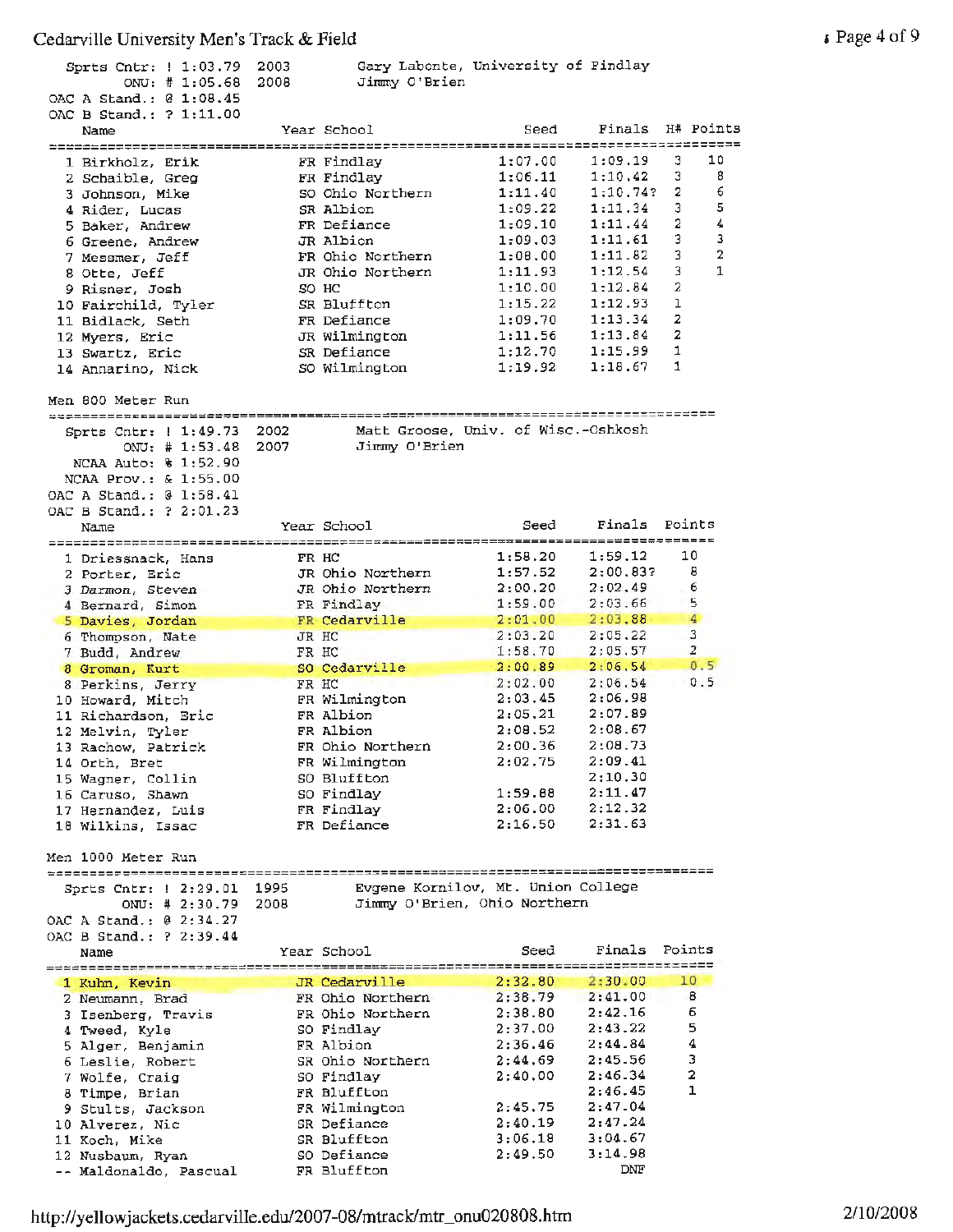| Men 3000 Meter Run                                      |                                        |                      |                                              |                     |
|---------------------------------------------------------|----------------------------------------|----------------------|----------------------------------------------|---------------------|
| ====================<br>Sprts Cntr: ! 8:53.11 1/18/2008 | Brendon Moody, Team Good River         |                      | ---- <i>-</i> ---------------------------    |                     |
| ONU: # 8:50.29<br>2004                                  | Brad Schroeder                         |                      |                                              |                     |
| OAC B Stand.: ? 9:23.39                                 |                                        |                      |                                              |                     |
| Name                                                    | Year School                            | Seed                 | Finals<br>,,,,,,,,,,,,,,,,,,,,,,,,,,,,,,,,,, | Points              |
| 1 Brooker, Jud                                          | JR Cedarville                          | 9:19.07              | 8:57.25                                      | 10                  |
| 2 Howse, Timothy                                        | SO HC                                  | 9:02.00              | 9:07.39                                      | 8                   |
| 3 Perkins, Jerry                                        | FR HC                                  | 9:06.00              | 9:15.66                                      | 6                   |
| 4 Andreski, Mike<br>5 Wilcox, Randall                   | JR Findlay<br>SR Albion                | 9:03.60<br>9:02.28   | 9:15.80<br>9:19.01                           | 5<br>4              |
| 6 McPheron, Ben                                         | SO Ohio Northern                       | 9:26.03              | 9:19.58?                                     | 3                   |
| 7 Wiseman, Josh                                         | FR Cedarville                          | 9:27.03              | 9:21.90                                      | $\overline{2}$      |
| 8 Snider, Tyson                                         | SR Ohio Northern                       | 9:33.43              | 9:24.09                                      | 1                   |
| 9 Hiser, Brent                                          | SO Ohio Northern                       | 9:10.00              | 9:24.17<br>9:27.86                           |                     |
| 10 Moore, Alex<br>11 Vaughn, Chris                      | FR Cedarville<br>FR Cedarville         | 9:30.00<br>9:30.00   | 9:27.98                                      |                     |
| 12 McCabe, Christopher                                  | SR Albion                              | 9:02.24              | 9:30.22                                      |                     |
| 13 Pontius, Cody                                        | FR Wilmington                          | 9:39.25              | 9:31.83                                      |                     |
| 14 Gilmore, Derek                                       | SO HC                                  | 9:03.00              | 9:37.59                                      |                     |
| 15 Saltz, David                                         | JR Findlay                             | 9:29.63              | 9:38.93                                      |                     |
| 16 Tschirhart, Jeffrey<br>17 Cunningham, Jordan         | SR Albion<br>SO Rio                    | 10:00.16<br>10:51.00 | 9:42.95<br>10:31.34                          |                     |
| 18 Shilosio, Hillary                                    | SR Bluffton                            |                      | 10:40.44                                     |                     |
| -- Bierkan, Mark                                        | Unattached                             |                      | X9:10.24                                     |                     |
|                                                         |                                        |                      |                                              |                     |
| Men 5000 Meter Run                                      |                                        |                      |                                              |                     |
| Sprts Cntr: 1 14:34.90<br>2002                          | Pat Frascone, Univ. of Wisc.-Whitewate |                      |                                              |                     |
| ONU: $\#$ 15:15.22<br>2005                              | Brad Schroeder                         |                      |                                              |                     |
| NCAA Auto: % 14:33.00                                   |                                        |                      |                                              |                     |
| NCAA Prov.: & 14:55.00                                  |                                        |                      |                                              |                     |
| OAC A Stand.: @ 15:44.56<br>OAC B Stand.: ? 15:57.90    |                                        |                      |                                              |                     |
| Name                                                    | Year School                            | Seed                 | Finals                                       | Points              |
|                                                         | ;;==================                   | =====                | ======================                       |                     |
| 1 Mayday, Michael<br>2 Trennepohl, Rob                  | SO HC<br>SO Cedarville                 | 15:32.00<br>15:50.77 | 16:02.13<br>16:08.72                         | 10<br>8             |
| 3 Stiles, Austin                                        | SO Wilmington                          | 15:59.50             | 16:22.41                                     | 6                   |
| 4 Warren, David                                         | JR Wilmington                          | 16:20.45             | 16:47.41                                     | 5                   |
| 5 Ward, William                                         | FR Albion                              | 17:30.11             | 17:34.12                                     | 4                   |
| 6 Albano, Michael<br>7 Maughon, Josh                    | FR Albion<br>SR Cedarville             | 16:45.16<br>17:03.35 | 17:45.71<br>18:04.56                         | 3<br>$\overline{2}$ |
| -- Sawicki, Mike                                        | Unattached                             |                      | 15:40.00 X15:40.49                           |                     |
|                                                         |                                        |                      |                                              |                     |
| Men 55 Meter Hurdles                                    |                                        |                      |                                              |                     |
|                                                         |                                        |                      |                                              |                     |
| Top 8 Advance by Time<br>Sprts Cntr: 1 7.31 1995        | Jeffery York, SUNY-Albany              |                      |                                              |                     |
| 1997<br>$ONU:$ #<br>7.75                                | Josh Everett                           |                      |                                              |                     |
| NCAA Auto: % 7.55                                       |                                        |                      |                                              |                     |
| NCAA Prov.: & 7.75                                      |                                        |                      |                                              |                     |
| OAC A Stand.: @ 8.07<br>OAC B Stand.: ?<br>8.62         |                                        |                      |                                              |                     |
| Name                                                    | Year School                            | Seed                 | Prelims                                      | H#                  |
|                                                         |                                        |                      |                                              |                     |
| Preliminaries                                           |                                        |                      |                                              |                     |
| 1 Fox, Jacob                                            | FR Ohio Northern<br>SO Cedarville      | 7.73<br>8.12         | 67.77q<br>$8.22q$ 2                          | 2                   |
| 2 Tress, Brandon<br>3 Sprowl, Chris                     | SR Wilmington                          | 8.36                 | 8.23q                                        | $\mathbf{1}$        |
| 4 Richardson, Josh                                      | FR Wilmington                          | 8.13                 | 8.23q                                        | 1                   |
| 5 Haggard, Curtis                                       | SO Findlay                             | 8.25                 | 8.27q                                        | 2                   |
| 6 Trivett, Austin                                       | FR Defiance                            | 8.48                 | 8.33q                                        | 2                   |
| 7 Messmer, Jeff<br>8 Polack, Timothy                    | FR Ohio Northern<br>FR Ohio Northern   | 8.42<br>8.53         | ? 8.40q<br>? 8.46գ                           | 2<br>1              |
| 9 Brown, Garrett                                        | FR Ohio Northern                       | 8.34                 | ? 8.51                                       | 2                   |
| 10 Swartz, Eric                                         | SR Defiance                            | 8.51                 | 8.56                                         | 2                   |
| 11 Francisco, Justin                                    | FR Rio                                 | 8.90                 | 8.81                                         | 2                   |
| 12 Hayens, Steye                                        | FR Bluffton                            | 9.01                 | 8.93                                         | 1                   |
| 13 Kerber, Zach<br>14 Rassel, Sean                      | FR Bluffton<br>JR Albion               | 9.05<br>8.73         | 9.31<br>9.38                                 | 1<br>1              |
|                                                         |                                        |                      |                                              |                     |

http://yellowjackets.cedarville.edu/2007-0 8/mtrack/mtr\_onu020808 .htm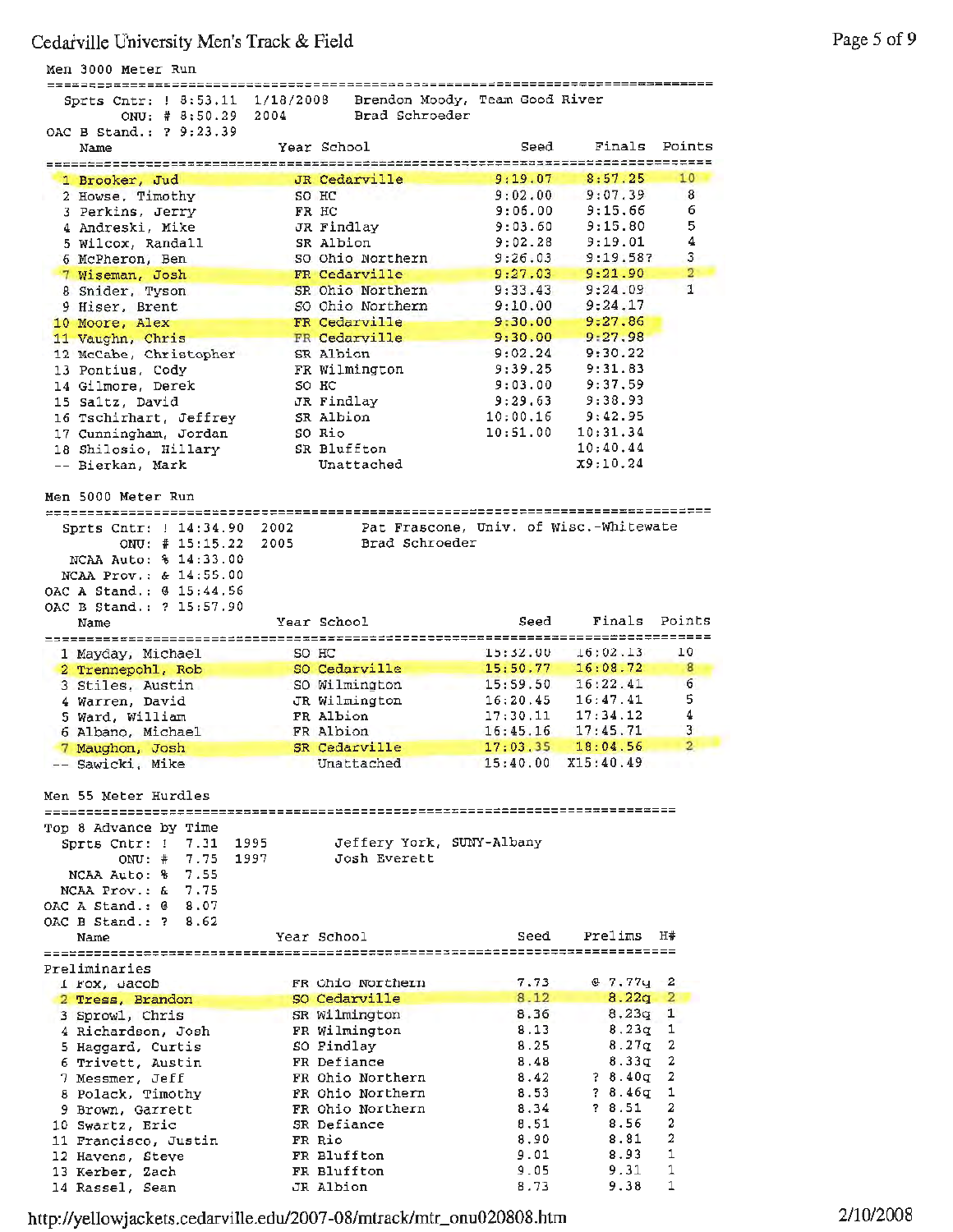| -- Bundenthal, Ryan                                                                                                                | Unattached                                 | 7.79         | X8.25          | ı                              |
|------------------------------------------------------------------------------------------------------------------------------------|--------------------------------------------|--------------|----------------|--------------------------------|
| Men 55 Meter Hurdles                                                                                                               |                                            |              |                |                                |
| 7.31<br>1995<br>Sprts Cntr: !<br>$ONU:$ #<br>7.75<br>1997<br>7.55<br>NCAA Auto: %<br>7.75<br>NCAA Prov.: &<br>OAC A Stand.: @ 8.07 | Jeffery York, SUNY-Albany<br>Josh Everett  |              |                |                                |
| OAC B Stand.: 7<br>8.62<br>Name                                                                                                    | Year School                                | Prelims      | Finals Points  |                                |
| Finals                                                                                                                             |                                            |              |                |                                |
| 1 Fox, Jacob                                                                                                                       | FR Ohio Northern                           | 7.77         | 7.790          | 10                             |
| 2 Sprowl, Chris<br>3 Richardson, Josh                                                                                              | SR Wilmington<br>FR Wilmington             | 8.23<br>8.23 | 8.11<br>8.16   | 8<br>6                         |
| 4 Tress, Brandon                                                                                                                   | SO Cedarville                              | 8.22         | 8.19           | 5                              |
| 5 Trivett, Austin                                                                                                                  | FR Defiance                                | 8.33         | 8.31           | 4                              |
| 6 Haggard, Curtis                                                                                                                  | SO Findlay                                 | 8.27         | 8.35           | з<br>2                         |
| 7 Messmer, Jeff<br>8 Polack, Timothy                                                                                               | FR Ohio Northern<br>FR Ohio Northern       | 8.40<br>8.46 | 8.41?<br>8.43? | 1                              |
| Preliminaries                                                                                                                      |                                            |              |                |                                |
| 9 Brown, Garrett                                                                                                                   | FR Ohio Northern                           | 8.51         |                |                                |
| 10 Swartz, Eric<br>11 Francisco, Justin                                                                                            | SR Defiance<br>FR Rio                      | 8.56<br>8.81 |                |                                |
| 12 Havens, Steve                                                                                                                   | FR Bluffton                                | 8.93         |                |                                |
| 13 Kerber, Zach                                                                                                                    | FR Bluffton                                | 9.31         |                |                                |
| 14 Rassel, Sean                                                                                                                    | JR Albion                                  | 9.38         |                |                                |
| Men 4x200 Meter Relay                                                                                                              |                                            |              |                |                                |
| 2004<br>Sprts Cntr: ! 1:27.72                                                                                                      | Findlay, The Univ. of, Findlay             |              |                |                                |
| ONU: $\#$ 1:29.44<br>2005                                                                                                          | Robertson, Garry, Manriquez, Graupmann     |              |                |                                |
| School                                                                                                                             |                                            | Seed         | Finals Points  |                                |
| Finals                                                                                                                             |                                            |              |                |                                |
| 1 Rio Grande 'A'                                                                                                                   |                                            | 1:30.49      | 1:32.05        | 10                             |
| 1) Woodfork, Chris JR<br>3) Kraner, Josh FR                                                                                        | 2) Baston, Brandon SR<br>4) Perry, Josh SR |              |                |                                |
| 2 Cedarville University<br>$^{\mathrm{H}}$ A <sup><math>\mathrm{H}</math></sup>                                                    |                                            | 1:35.00      | 1:36.41        | 8.                             |
| 1) Groman, Kurt SO                                                                                                                 | 2) Gruenberg, Stephen JR                   |              |                |                                |
| 3) Molstre, Jordan FR<br>3 Bluffton University 'A'                                                                                 | 4) Williams, Mark FR                       | 1:41.24      | 1:41.75        | 6                              |
| 1) Havens, Steve FR                                                                                                                | 2) Kerber, Zach FR                         |              |                |                                |
| 3) Brown, Rex SR                                                                                                                   | 4) Johnson, Rob FR                         |              |                |                                |
| Men 4x400 Meter Relay                                                                                                              |                                            |              |                |                                |
| Sprts Cntr: ! 3:15.22<br>1999                                                                                                      | , Rowan College                            |              |                |                                |
| ONU: # 3:23.15 1996<br>NCAA Auto: % 3:16.70                                                                                        | Wolf, Bobula, Lydic, Latham                |              |                |                                |
| NCAA Prov.: & 3:21.30<br>School                                                                                                    |                                            | Seed         |                | Finals H# Points               |
| 1 Findlay The Univ. of<br>$^{\prime}$ A $^{\prime}$                                                                                |                                            | 3:24.00      | .<br>3:28.74   | 10<br>2                        |
| 2 Rio Grande 'A'                                                                                                                   |                                            | 3:26.56      | 3:28.79        | $\overline{a}$<br>a            |
| 1) Baston, Brandon SR                                                                                                              | 2) Perry, Josh SR                          |              |                |                                |
| 3) Woodfork, Chris JR                                                                                                              | 4) Kraner, Josh FR                         |              |                |                                |
| 3 Ohio Northern University 'A'<br>1) Amstutz, Joe SO                                                                               | 2) Huntley, Shane FR                       | 3:23.62      | 3:28.83        | 6<br>2                         |
| 3) Messmer, Jeff FR                                                                                                                | 4) Heyman, Evan FR                         |              |                |                                |
| 4 Albion College 'A'                                                                                                               |                                            | 3:34.96      | 3:36.69        | 5<br>1                         |
| 5 Wilmington College 'A'<br>1) Walls, Tamar FR                                                                                     | 2) Babcock, Kyle JR                        | 3:28.87      | 3:37.01        | 4<br>2                         |
| 3) Howard, Mitch FR                                                                                                                | 4) Orth, Bret FR                           |              |                |                                |
| 6 Hillsdale College 'A'                                                                                                            |                                            | 3:28.00      | 3:37.79        | 2<br>з                         |
| 7 Ohio Northern University 'B'                                                                                                     |                                            |              | x3:38.71       | ı<br>$\overline{2}$            |
| 8 Cedarville University<br>$^{\prime}$ A $^{\prime}$<br>1) Beight, Michael SO                                                      | 2) Groman, Kurt SO                         | 3:26.00      | 3:38.95        | $\overline{2}$                 |
| 3) Kuhn, Kevin JR                                                                                                                  | 4) Nowels, Kelly SO                        |              |                |                                |
| 9 Bluffton University 'A'                                                                                                          |                                            | 3:42.88      | 3:40.45        | $\overline{1}$<br>$\mathbf{1}$ |
| 1) Brown, Rex SR                                                                                                                   | 2) Althaus, Ben FR                         |              |                |                                |

http://yellowjackets.cedarville.edu/2007-08/mtrack/mtr\_onu020 808 .htln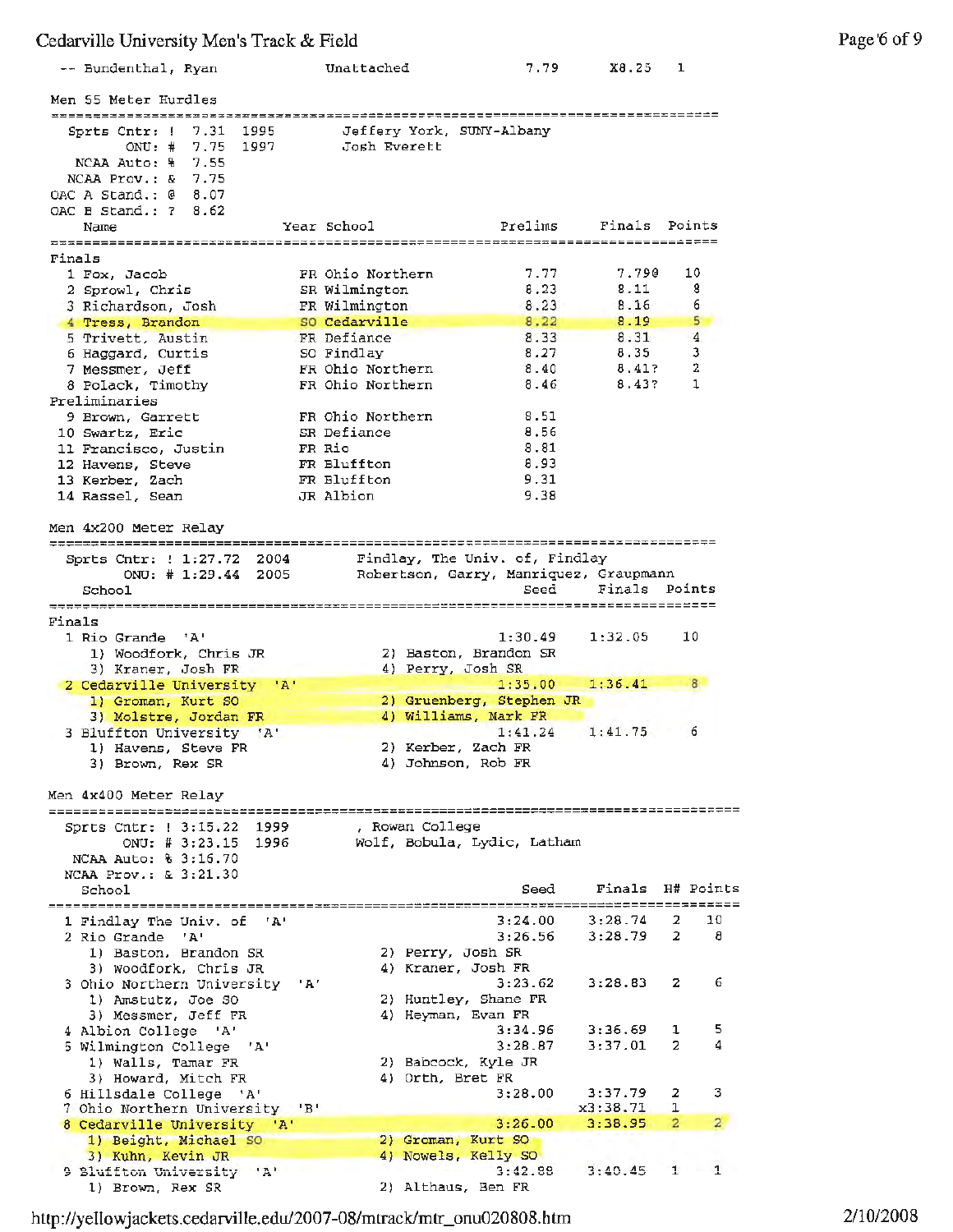| 3) Wagner, Collin SO<br>10 Bluffton University 'B' | 4) Fairchild, Tyler SR<br>$x3:57.37 \quad 1$ |  |
|----------------------------------------------------|----------------------------------------------|--|
| 1) Husted, Peter SR                                | 2) Koch, Mike SR                             |  |
| 3) Shilosio, Hillary SR                            | 4) Siebert, Ben SO                           |  |
| 11 Wilmington College 'B'                          | $x3:58.59$ 1                                 |  |
| 1) Myers, Eric JR                                  | 2) Stults, Jackson FR                        |  |
| 3) Annarino, Nick SO                               | 4) Fessler, Zane FR                          |  |

Men High Jump

| Sprts Cntr: ! 7-01.50             | 2008  |                  | Erik Kynard, Toledo Elite Club  |                   |                              |                |
|-----------------------------------|-------|------------------|---------------------------------|-------------------|------------------------------|----------------|
| $7 - 00$<br>$ONU:$ #              | 1997  | Grant Jones      |                                 |                   |                              |                |
| 2.09 <sub>m</sub><br>NCAA Auto: % |       |                  |                                 |                   |                              |                |
| 2.01m<br>NCAA Prov.: &            |       |                  |                                 |                   |                              |                |
| 1.86m<br>OAC A Stand.: 0          |       |                  |                                 |                   |                              |                |
| 1.78m<br>OAC B Stand.: ?          |       |                  |                                 |                   |                              |                |
| Name                              |       | Year School      | Seed                            | Finals            |                              | Points         |
|                                   |       |                  |                                 |                   |                              |                |
|                                   |       | JR HC            | 2.05m                           | 1.98m             | $6 - 06.00$                  | 10             |
| 1 Dodson, Andrew                  |       | SR Wilmington    | 1.95m                           | 1.93m             | $6 - 04.00$                  | 8              |
| 2 Sprowl, Chris                   |       |                  |                                 | J1.93m            | $6 - 04.00$                  | 6              |
| 3 Zarembski, Brad                 |       | SO Defiance      | 2.01m                           |                   |                              | 5              |
| 4 Heindl, Drew                    |       | FR Wilmington    | 1.80 <sub>m</sub>               | 1.88 <sub>m</sub> | $6 - 02.00$                  | 4              |
| 5 Cook, Randy                     |       | JR Rio           | 1.82m                           | 1.78m             | $5 - 10.00$                  |                |
| 6 Schweiterman, Brian             |       | FR Defiance      | 1.81 <sub>m</sub>               | J1.78m            | $5 - 10.00$                  | 3              |
| 7 Rassel, Sean                    |       | JR Albion        | 1.80 <sub>m</sub>               | 1.73m             | $5 - 08.00$                  | $\overline{a}$ |
| -- Timpe, Mike                    |       | FR Bluffton      | 1.68m                           | NH                |                              |                |
| -- Polack, Timothy                |       | FR Ohio Northern | 1.73m                           | NH                |                              |                |
| -- Swartz, Eric                   |       | SR Defiance      | 1.96m                           | NH                |                              |                |
| -- Fowler, Justin                 |       | FR Defiance      | 1.66m                           | NH                |                              |                |
|                                   |       |                  |                                 |                   |                              |                |
| Men Pole Vault                    |       |                  |                                 |                   |                              |                |
|                                   |       |                  |                                 |                   |                              |                |
| Sprts Cntr: 1 18-00.50 2002       |       |                  | Jeremy Scott, Allegheny College |                   |                              |                |
| ONU: $\#$ 16-09.25                | 1995  | Ken McGowan      |                                 |                   |                              |                |
| 5.06m<br>NCAA Auto: %             |       |                  |                                 |                   |                              |                |
| 4.70m<br>NCAA Prov.: &            |       |                  |                                 |                   |                              |                |
| 4.21m<br>OAC A Stand.: @          |       |                  |                                 |                   |                              |                |
|                                   |       |                  |                                 |                   |                              |                |
| 3.20m<br>OAC B Stand.: ?          |       |                  | Seed                            | Finals            |                              | Points         |
| Name                              |       | Year School      |                                 |                   |                              |                |
|                                   |       |                  |                                 |                   |                              |                |
|                                   |       |                  |                                 |                   |                              |                |
| 1 Rasnick, Robert                 |       | FR Cedarville    | 4.71m                           |                   | $4.88m\& 16-00.00$           | 10             |
| 2 Weyrauch, Jacob                 |       | SO Ohio Northern | 4.55m                           |                   | $4.57m@ 15-00.00$            | 8              |
| 3 Allbaugh, Dan                   |       | SO Wilmington    | 4.51m                           | 4.41m             | $14 - 05.50$                 | 5.5            |
| 3 McKibben, Ryan                  |       | SO Findlay       | 4.40m                           | 4.41m             | $14 - 05.50$                 | 5.5            |
| 5 Metzner, Paul                   |       | SO Ohio Northern | 4.51m                           | $4.26$ m $@$      | $13 - 11.75$                 | 4              |
| 6 Stevens, Scott                  |       | JR Wilmington    | 4.27m                           | J4.26m            | 13-11.75                     | 3              |
| 7 Ehrman, Chris                   |       | SO Findlay       | 4.36m                           | J4.26m            | 13-11.75                     | 2              |
| 8 Perez, JT                       |       | JR Ohio Northern | 4.36m                           | J4.26m0           | 13-11.75                     | 1              |
| 9 Lammers, Andrew                 |       | FR Ohio Northern | 4.36m                           | 4.11m?            | 13-05.75                     |                |
| 10 Horn, Cody                     |       | FR Findlay       | 4.10m                           | J4,11m            | $13 - 05.75$                 |                |
|                                   |       | FR Defiance      | 3.96m                           | J4.11m            | $13 - 05.75$                 |                |
| 11 Trivett, Austin                |       | SR Defiance      | 4.11m                           | 3,96m             | $12 - 11.75$                 |                |
| 12 Fosnaugh, Matt                 | FR HC |                  | 4.11m                           | 3.66m             | $12 - 00.00$                 |                |
| 13 Breault, Tyler                 |       |                  |                                 |                   |                              |                |
| -- Maximiuk, Andrew               |       | JR Albion        | 3.91m                           | NH                |                              |                |
| -- Scott, Jason                   |       | Unattached       | 5.41m                           | X5.03m            | $16 - 06.00$                 |                |
|                                   |       |                  |                                 |                   |                              |                |
| Men Long Jump                     |       |                  |                                 |                   |                              |                |
|                                   |       |                  |                                 |                   |                              |                |
| Sprts Cntr: ! 25-03.25 1999       |       |                  | Shawn Watson, Mt. Union College |                   |                              |                |
| ONU: $\#$ 23-04.25                | 1988  | Dave Grantier    |                                 |                   |                              |                |
| 7,24m<br>NCAA Auto: %             |       |                  |                                 |                   |                              |                |
| 6.96m<br>NCAA Prov.: &            |       |                  |                                 |                   |                              |                |
| OAC A Stand.: @<br>6.29m          |       |                  |                                 |                   |                              |                |
| 6.09m<br>OAC B Stand.: ?          |       |                  |                                 |                   |                              |                |
| Name                              |       | Year School      | Seed                            | Finals            |                              | Points         |
|                                   |       |                  |                                 |                   |                              |                |
| 1 Robertson, Ryan                 |       | SR Ohio Northern | 6.92m                           | 6.60me            | $21 - 08.00$                 | 10             |
| 2 Fox, Jacob                      |       | FR Ohio Northern | 6.85m                           |                   | $6.59m@21-07.50$             | 8              |
| 3 Brunow, Cory                    |       | FR Findlay       | 6.90m                           | 6.54m             | $21 - 05.50$                 | 6              |
| 4 Holmes, Andre                   | FR HC |                  | 6.78m                           | 6.39m             | 20-11.75                     | 5              |
| 5 Linzy, Justin                   |       | JR Ohio Northern | 6.32m                           | 6.38me<br>6.20m7  | $20 - 11.25$<br>$20 - 04.25$ | 4<br>з         |

http://yellowj ackets .cedarvi 11e .edu/2007-08/mtrack/mtr\_ onu020808 .htm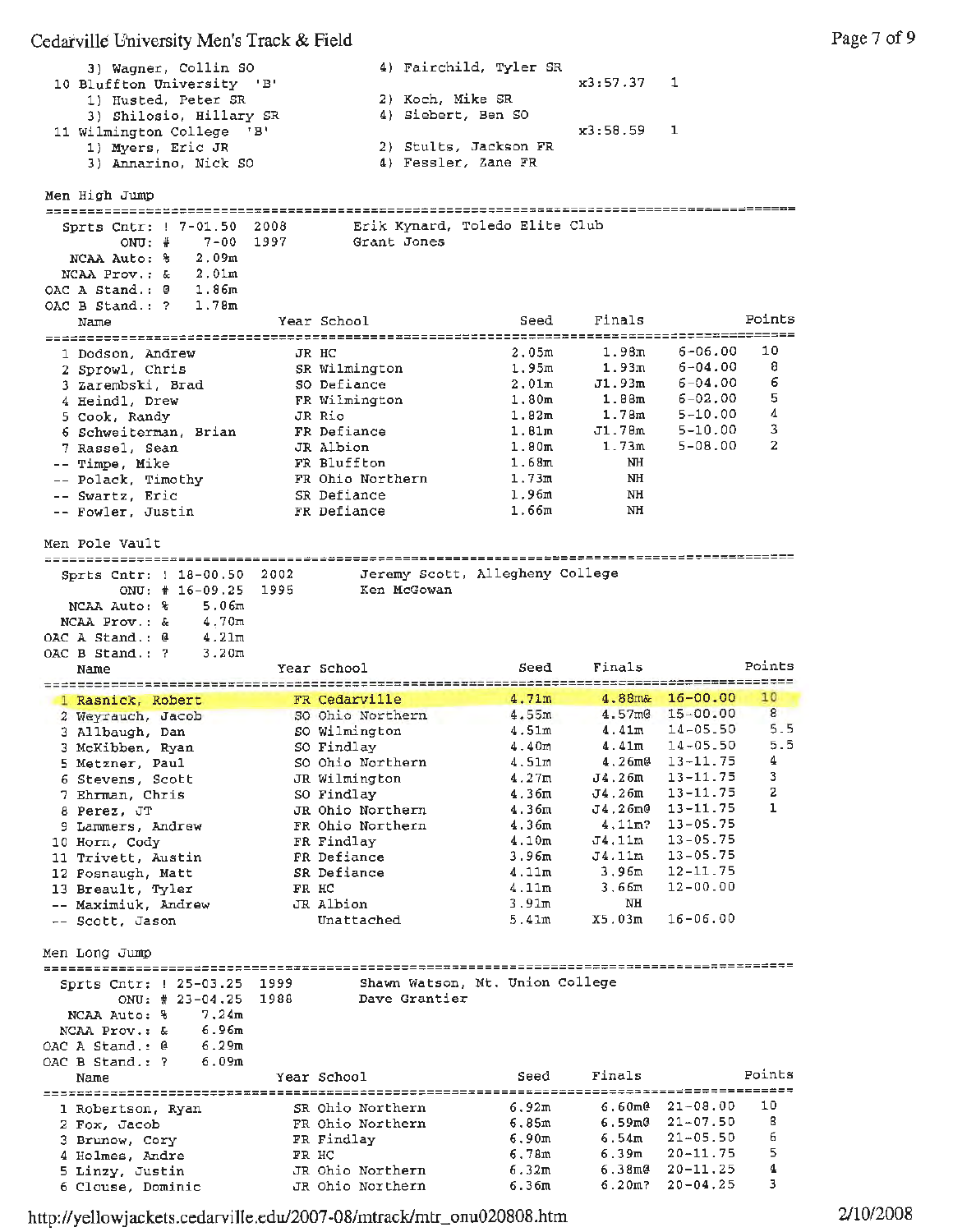| 7 Pritchard, Brandon       |       | SO Ohio Northern   | 6.33m                               | 6.18m?            | $20 - 03.50$                 | 2                       |
|----------------------------|-------|--------------------|-------------------------------------|-------------------|------------------------------|-------------------------|
| 8 Williams, Mark           |       | FR Cedarville      | 6.07m                               | 6.08m             | $19 - 11.50$                 | $\mathbf{1}$            |
| 9 Yeh, Timothy             |       | FR Ohio Northern   | 6.12m                               | 5.97m             | $19 - 07.00$                 |                         |
| 10 Smith, Travis           |       | JR Cedarville      | 6.14m                               | 5.94m             | $19 - 06.00$                 |                         |
| 11 Heindl, Drew            |       | FR Wilmington      | 6.14m                               | 5.93m             | $19 - 05.50$                 |                         |
| 12 Birkholz, Erik          |       | FR Findlay         | 6.15m                               | 5.83m             | 19-01.50                     |                         |
| 13 Chaudhry, Ahmed         |       | JR Albion          | 6.20m                               | 5.79m             | 19-00.00                     |                         |
| 14 Gruenberg, Stephen      |       | JR Cedarville      | 6.10m                               | 5.75 <sub>m</sub> | $18 - 10.50$                 |                         |
| 15 Wilkins, Issac          |       | FR Defiance        |                                     | 5.10m             | $16 - 08.75$                 |                         |
| 16 Williamson, Phil        |       | Defiance           | 5.38m                               | 4.80m             | 15-09.00                     |                         |
| 17 Fowler, Justin          |       | FR Defiance        |                                     | 4.69m             | $15 - 04.75$                 |                         |
|                            |       |                    |                                     |                   |                              |                         |
| Men Triple Jump            |       |                    |                                     |                   |                              |                         |
| ====================       |       |                    |                                     |                   |                              |                         |
| $50 - 00$<br>Sprts Cntr: ! | 1998  |                    | Shawn Watson, Mt. Union College     |                   |                              |                         |
| ONU: $\frac{1}{4}$ 45-10   | 1998  | Phil Thomas        |                                     |                   |                              |                         |
| NCAA Auto: % 14.64m        |       |                    |                                     |                   |                              |                         |
| NCAA Prov.: $\& 14.00m$    |       |                    |                                     |                   |                              |                         |
|                            |       |                    |                                     |                   |                              |                         |
| OAC A Stand.: $@12.40m$    |       |                    |                                     |                   |                              |                         |
| OAC B Stand.: ? 11.95m     |       |                    |                                     | Finals            |                              | Points                  |
| Name                       |       | Year School        | Seed<br>===========                 |                   | ----------                   | $=$ = = = = = = = = $=$ |
| =========================  |       | ================== | 13.66m                              | 13.19m            | 43-03.25                     | 10                      |
| 1 Holmes, Andre            |       | FR HC              |                                     | $12.72 \text{m}0$ | $41 - 08.75$                 | 8                       |
| 2 Clouse, Dominic          |       | JR Ohio Northern   | 12.97m                              |                   |                              |                         |
| 3 Smith, Travis            |       | JR Cedarville      | 12.64m                              | 12.30m            | $40 - 04.25$                 | 6                       |
| 4 Pritchard, Brandon       |       | SO Ohio Northern   | 12.41m                              | $11.99m$ ?        | $39 - 04 - 00$               | 5                       |
| 5 Brunow, Cory             |       | FR Findlay         | 11.75m                              | 11.76m            | $38 - 07,00$                 | 4                       |
| 6 Zarembski, Brad          |       | SO Defiance        | 12.60m                              | 11.47m            | $37 - 07.75$                 | 3                       |
| 7 Gruenberg, Stephen       |       | JR Cedarville      | 11.89m                              | 11.32m            | $37 - 01.75$                 | $\overline{2}$          |
| 8 Weiland, Anthony         |       | Ohio Northern      |                                     | 11.25m            | $36 - 11.00$                 | $\mathbf{1}$            |
| 9 Heindl, Drew             |       | FR Wilmington      | 11.84m                              | 11,24m            | $36 - 10.50$                 |                         |
| -- Garry, Ryan             |       | Wide Open Grapic   | 12.80m                              | X13.18m           | $43 - 03.00$                 |                         |
|                            |       |                    |                                     |                   |                              |                         |
| Men Shot Put               |       |                    |                                     |                   |                              |                         |
|                            |       |                    |                                     |                   |                              |                         |
| $56 - 04$<br>Sprts Cntr: ! | 2002  |                    | John Schuna, Univ of Wis.-EauClaire |                   |                              |                         |
| $ONU:$ #<br>52-03          | 1997  | Brian Holbrook     |                                     |                   |                              |                         |
| NCAA Auto: % 17.00m        |       |                    |                                     |                   |                              |                         |
| NCAA Prov.: & 15.54m       |       |                    |                                     |                   |                              |                         |
| OAC A Stand.: 0 13.99m     |       |                    |                                     |                   |                              |                         |
| OAC B Stand.: ? 13.01m     |       |                    |                                     |                   |                              |                         |
| Name                       |       | Year School        | Seed                                | Finals            |                              | Points                  |
|                            |       |                    |                                     |                   |                              | =========               |
| 1 Michaud, Ben             |       | JR Cedarville      | 16.15m                              | 16.85m&           | $55 - 03.50$                 | 10                      |
| 2 Henning, Neil            |       | SR Cedarville      | 15.54m                              | 15.42m            | $50 - 07.25$                 | 8                       |
| 3 Walters, Evan            |       | SR Albion          | 14.93m                              | 15.27m            | 50-01.25                     | 6                       |
| 4 Geoge, Kyle              |       | JR Rio             | 13.96m                              | 14.86m            | 48-09.00                     | 5                       |
| 5 English, Nate            |       | FR HC              | 15.01 <sub>m</sub>                  | 14.79m            | $48 - 06.25$                 | 4                       |
| 6 Fisher, Jason            |       | SO Bluffton        | 14.18m                              | 14.32m            | 46-11.75                     | 3                       |
| 7 Finney, Brant            |       | SO Findlay         | 13.96m                              | 13.72m            | 45-00.25                     | 2                       |
| 8 Weil, Kurt               |       | SO HC              | 14.45m                              | 13.49m            | $44 - 03.25$                 | 0.5                     |
| 8 Thomas, Anthony          |       | SO Ohio Northern   | 12.44m                              | J12.76m           | 41-10.50                     | 0.5                     |
| 9 Gutter, Joe              |       | FR Ohio Northern   | 12.92m                              | J12.70m           | $41 - 08.00$                 |                         |
| 11 Rodgers, Austin         |       | FR Albion          | 12.54m                              | 12.46m            | 40-10.50                     |                         |
| 12 Dailey, Justin          | FR HC |                    | 12.49 <sub>m</sub>                  | 12.44m            | $40 - 09.75$                 |                         |
| 13 Auer, Jared             |       | FR Bluffton        | 12.35m                              | 12,28m            | $40 - 03.50$                 |                         |
| 14 Orta, Dan               |       | JR Defiance        | 13.62m                              | 12,24m            | $40 - 02 - 00$               |                         |
| 15 Lambert, Ryan           |       | SO Defiance        | 12.86m                              | 11.97m            | $39 - 03 - 25$               |                         |
| 16 Falk, Aaron             |       | SO HC              | 13.10m                              | 11.92m            | $39 - 01.25$                 |                         |
| 17 Boyd, James             |       | FR Albion          | 12.54m                              | 11.18m            | 36-08.25                     |                         |
| 18 Stamper, Josh           |       | JR Ohio Northern   | 11.76m                              | 10.94m            | 35-10.75                     |                         |
| 19 Schweiterman, Brian     |       | FR Defiance        | 11.15m                              | 10,76m            | $35 - 03.75$                 |                         |
|                            |       | FR Bluffton        | 10.96m                              | 10.75m            | $35 - 03.25$                 |                         |
| 20 Wladischkin, Aaron      |       |                    | 11.04m                              | 10.68m            | $35 - 00.50$                 |                         |
| 21 Potter, CJ              |       | SO Wilmington      |                                     |                   | $34 - 03.50$                 |                         |
| 22 Weidle, Rob             |       | Wilmington         |                                     | 10.45m            |                              |                         |
| 23 Miller, Zach            |       | Defiance           |                                     | 10.01m            | $32 - 10.25$<br>$29 - 02.50$ |                         |
| 24 Jarzembak, AJ           |       | JR Wilmington      | 8.74m                               | 8.90m             |                              |                         |
|                            |       |                    |                                     |                   |                              |                         |
| Men Weight Throw           |       |                    |                                     |                   |                              |                         |
| Sprts Cntr: ! 64-01.75     | 2002  |                    | Jamie Sawler, Bates College         |                   |                              |                         |
|                            | 2005  |                    |                                     |                   |                              |                         |
| $ONU:$ #<br>$57 - 08$      |       | Jason Horn         |                                     |                   |                              |                         |

http://yellowjackets.cedarville.edu/2007-08/mtrack/rntr\_onu020808.htm